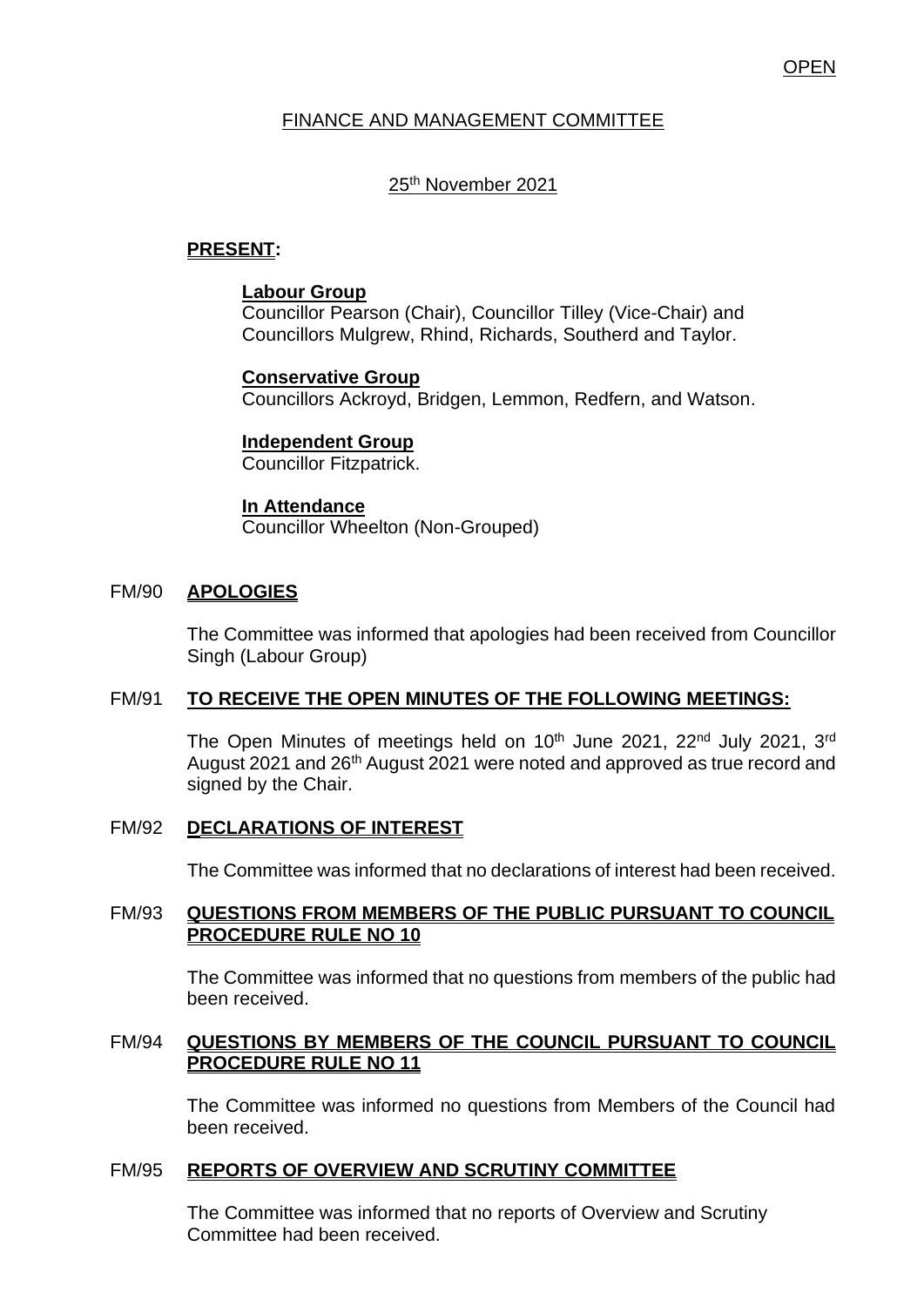# **MATTERS DELEGATED TO COMMITTEE**

## FM/96 **CORPORATE PLAN 2020-24: PERFORMANCE REPORT (2021-2022 QUARTER 2 – APRIL TO 30 SEPTEMBER)**

The Strategic Director (Corporate Resources) presented the report to the Committee and highlighted the two indicators in red which were the contact centre calls which had increased due to Covid and the rateable value which had been reduced, due a revaluation of town centre properties.. It was noted that the sickness absence days continued to go down and that the number of apprenticeships had increased to six.

Members raised queries regarding telephone calls to Customer Services. The Head of Customer Services informed the Committee that the increase in calls received were as a consequence of Covid-19.

### *RESOLVED:*

- *1.1 That the Committee approved progress against performance targets set out in the Corporate Plan 2020 - 2024.*
- *1.2 The Committee reviewed the Risk Register for the Committee's services.*

### FM/97 **GENERAL FUND REVENUE MONITORING 2021-22**

The Head of Finance presented the report to the Committee highlighting the increased deficit due to a pending pay award that was being negotiated and the areas of risk including, business rates, a new recycling contract, vacancies, planning, land charges and benefit errors.

The Members raised queries regarding the Land Charges and Business Rates risks. The Strategic Director (Corporate Resources) confirmed that business rates was an area of concern due to the potential decline in economic conditions The Chief Executive informed the Committee that there was concern regarding the Land Charges during the transition period of transferring into different systems but assured Members that the Council had been fast tracked by the Land Registry to resolve the issues as quickly as possible and noted that Land Charges would not, in the future, be a primary function of the Council and therefore reduced the liability.

The Chair requested an update report to come back to the Committee regarding Land Charges

Councillor Richards raised queries in relation to the possible increase of pay and the national living rise.

The Strategic Director (Corporate Resources) advised the Committee that if these were increased then the Council would have to amend the medium to long term plans but noted that an increase of the nation living wage could impact on all councils.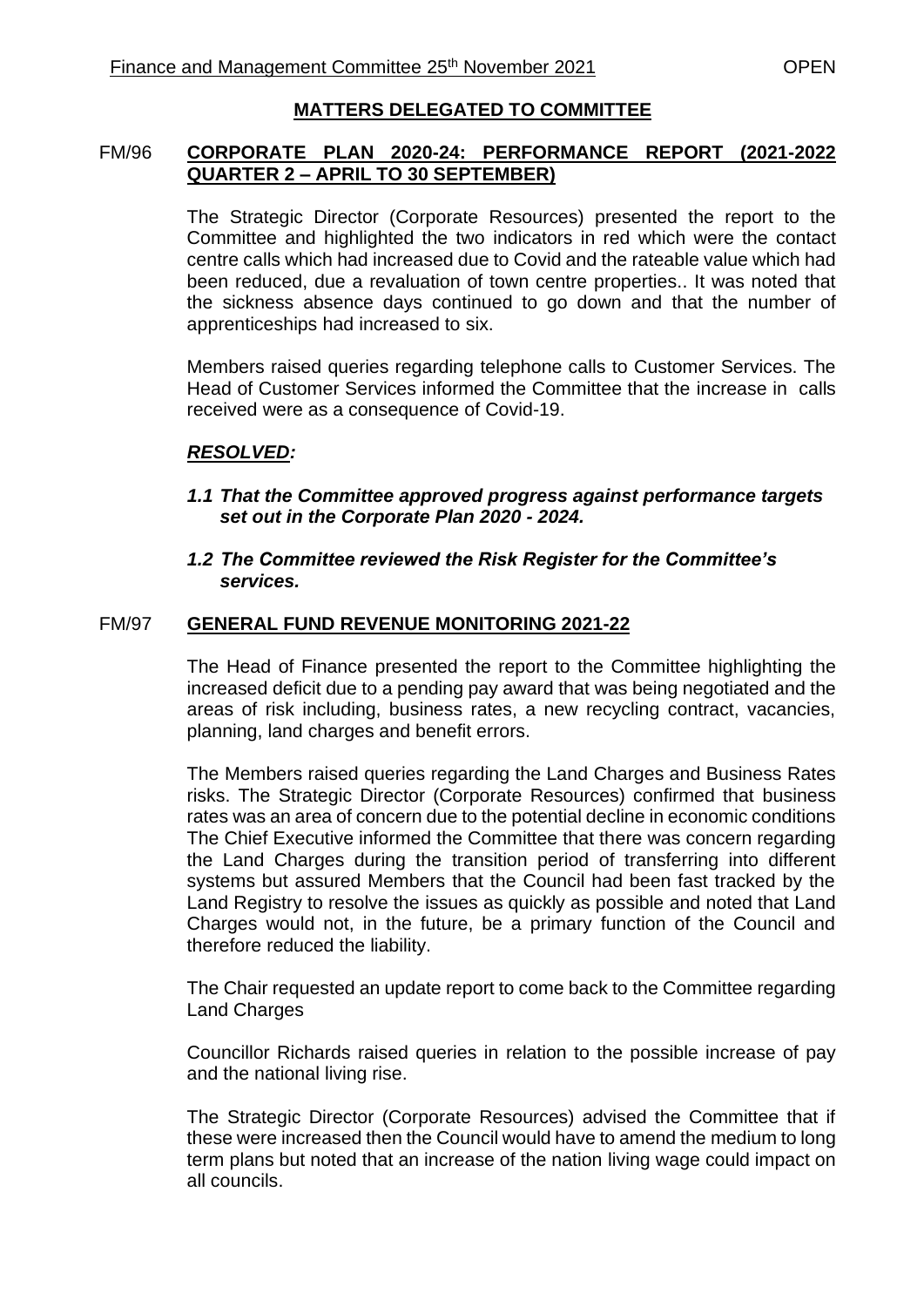# *RESOLVED:*

# *The Committee considered and approved the latest revenue financial position for 2021/22 as detailed in the report.*

### FM/98 **HOUSING REVENUE ACCOUNT REVENUE FINANCIAL MONITORING 2021-22**

The Head of Finance presented the report that had been separated out from General fund report and noted that the Housing Revenue Account could also be impacted by the potential pay rise and highlighted the risk regarding Careline.

Councillor Watson raised concern regarding the defect reported by the Fire Service and that the Council had placed tenants in unsafe properties. The Head of Finance clarified that this related to a particular set of circumstances regarding an individual and not particularly the property they were living in.

### *RESOLVED:*

*The Committee considered and approved the latest revenue financial position for 2021/22 as detailed in the report.*

### FM/99 **COLLECTION FUND 2021-22**

The Head of Finance presented the report which had been separated from General Fund report which included precept rates and parish council precepts and it was noted that the overall fund was expected to be in surplus at the end of the financial year.

### *RESOLVED:*

*The Committee considered and approved the latest Collection Fund position as detailed in the report.*

#### FM/100 **CAPITAL FINANCIAL MONITORING 2021-22**

The Head of Finance presented the report to the Committee noting one overspend with the General Fund and that overall there were no concerns. The Strategic Director (Corporate Resources) informed the Committee the General Melbourne Sports Park overspend was due to contract variations.

The Chair and Councillor Richards raised queries regarding the Peartree Court Enforcement Notice that found in favour of the Council.

The Strategic Director (Service Delivery) informed the Committee that the courts found in favour of the Council regarding a claim made by the Contractor which meant that the settlement offer to the contractor would be reduced.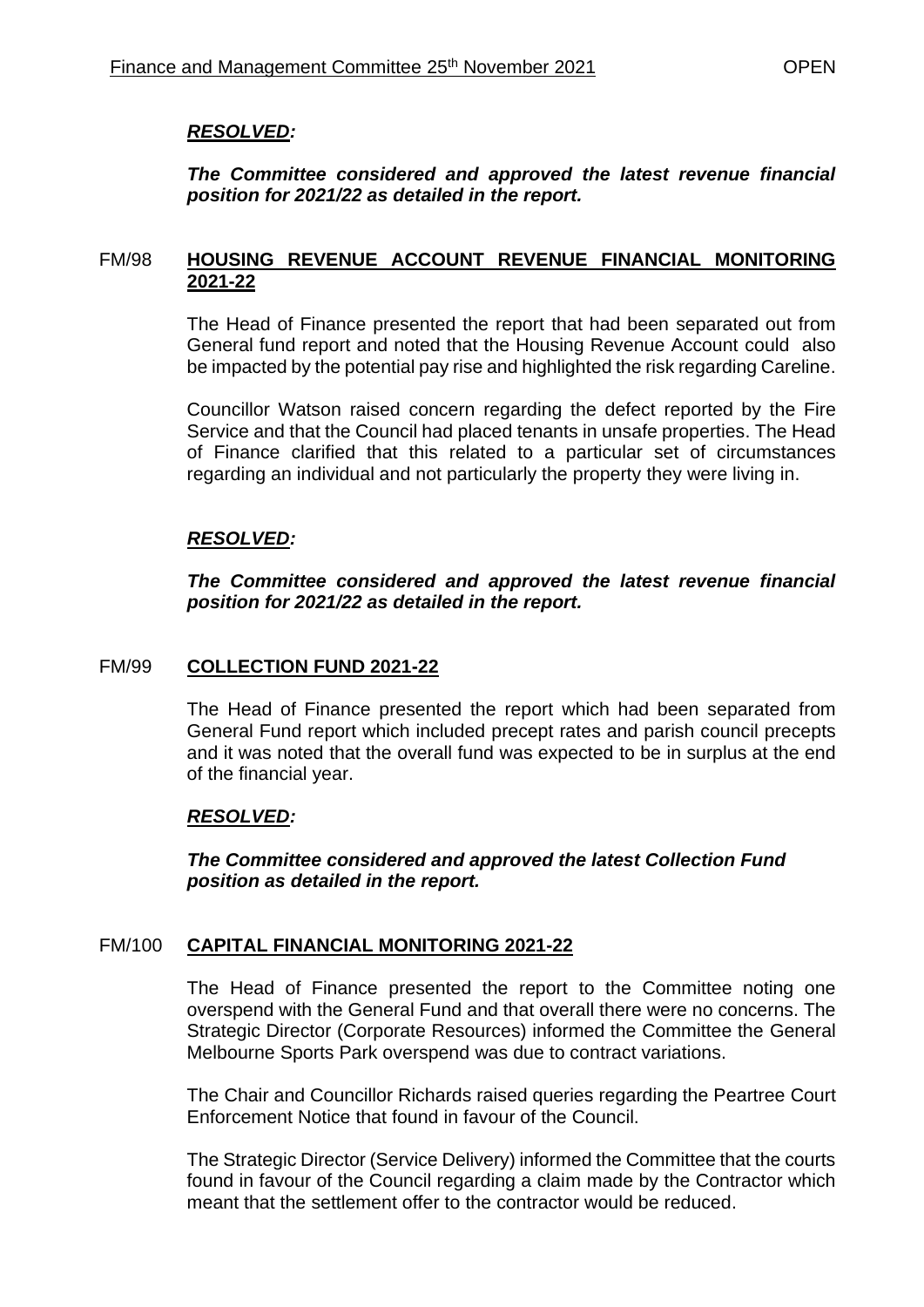The Head of Legal and Democratic Services advised the Committee that it was an arbitrary claim and the amount included in the counter claim which was yet to be agreed by contractor

It was agreed that once resolved an exempt report would be brought back to the Committee.

Members enquired about the funding for the Melbourne Sports Park works and the Strategic Director (Service Delivery) confirmed that the works on the pitches would be funded from the Section 106 Agreements funding.

# *RESOLVED:*

- *1.1 The Committee considered and approved the latest capital financial position for 2021/22 as detailed in the report.*
- *1.2 The Committee noted the balance of S106 available for use by the Council for capital projects as detailed in Appendix 2 of the report.*
- *1.3 The Committee approved an increase in the General Fund contribution to works at Melbourne Sports Park of £4,558.*

# FM/101 **TREASURY MANAGEMENT UPDATE 2021-22**

The Head of Finance presented the report that gave a detailed national picture regarding Covid-19 and Brexit and how that would affect the Council. The Committee was also informed that the Council does not budget for high interest returns and that the long-term property fund investment was still achieving around 4% return.

### *RESOLVED:*

- *1.1 The Committee considered and approved the latest Treasury Management Update for quarter 2 2021/22 as detailed in Appendix 1 of the report.*
- *1.2 The Committee approved the updated Counterparty List for investments and bank deposits as detailed in Appendix 2 of the report.*

# FM/102 **COMMENTS, COMPLIMENTS COMPLAINTS & FREEDOM OF INFORMATION REQUESTS 01 APRIL 2021 TO 30 SEPTEMBER 2021**

The Strategic Director (Corporate Resources) presented the report to the Committee outlining the increased number of complaints received during the previous 6 months and the delayed response times in relation to Freedom of Information Requests.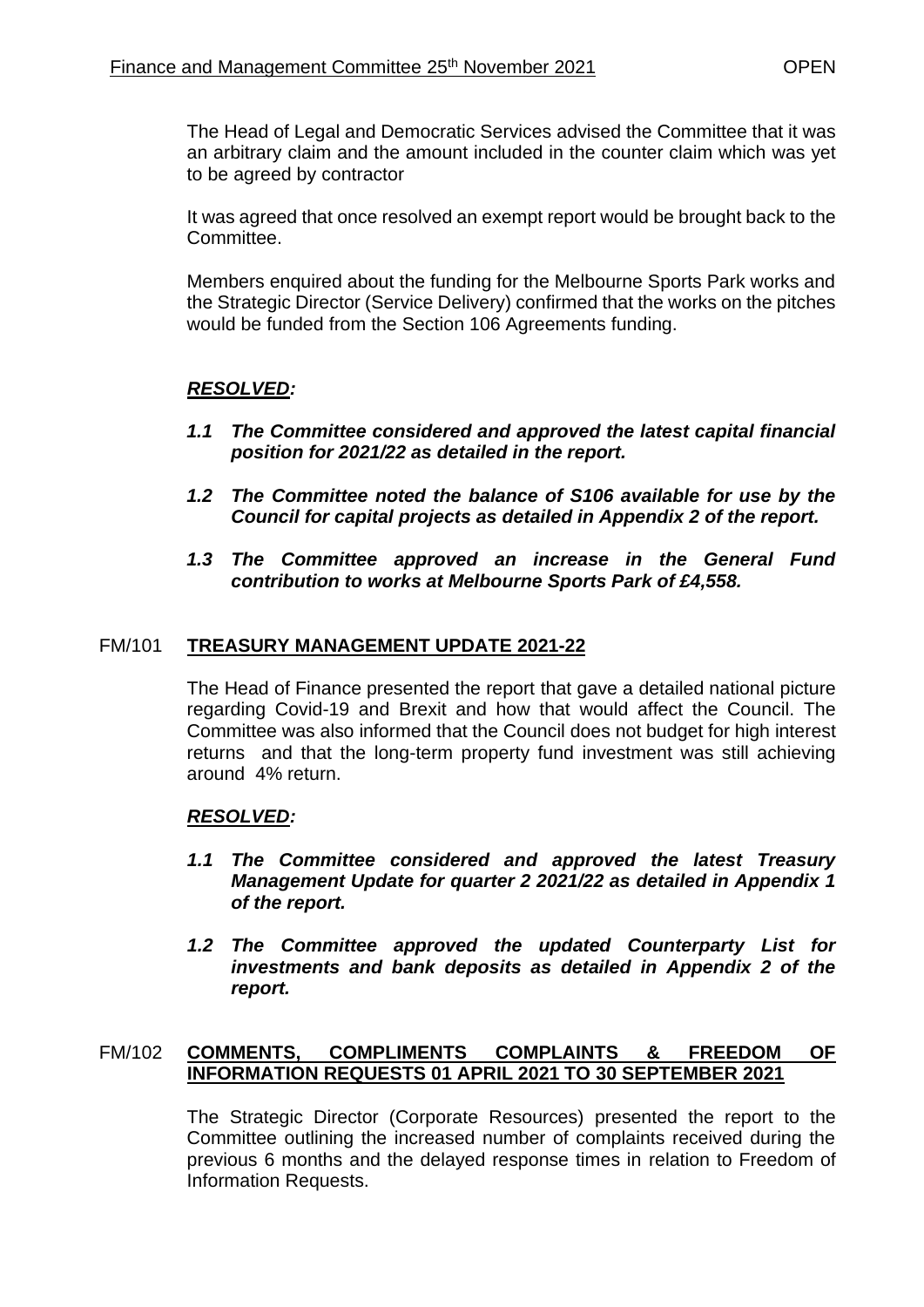Members raised concerns regarding the increased complaints, the decrease in compliments and the statutory response times in relation to Freedom of Information Requests.

# *RESOLVED:*

*The Committee considered and noted the comments, compliments, complaints and FOI requests, as detailed in the report.*

## FM/103 **SOCIAL MOBILITY – SUPPORTING ASPIRATIONS ACTION PLAN**

The Head of Economic Growth presented the report to the Committee outlining the most salient points and explained how it linked in with the South Derbyshire Partnership and focused on healthy life styles.

Members raised queries regarding apprenticeships.

The Head of Economic Growth advised the Committee that the Council was promoting apprenticeships with employers in the District and the Chief Executive explained that he had insisted that a local contractor be used in relation to the demolition of the Bison factory and that it had been confirmed that a local contractor working with Burton College had been appointed.

# *RESOLVED:*

*The Committee approved the development of a Supporting Aspirations Action Plan for South Derbyshire.* 

### FM/104 **COMMITTEE WORK PROGRAMME**

The Strategic Director (Corporate Resources) presented the report to the Committee.

### *RESOLVED:*

*The Committee considered and approved the updated work programme.* 

### FM/105 **LOCAL GOVERNMENT ACT 1972 (AS AMENDED BY THE LOCAL GOVERNMENT [ACCESS TO INFORMATION] ACT 1985)**

### *RESOLVED:-*

*That, in accordance with Section 100(A)(4) of the Local Government Act 1972 (as amended), the press and public be excluded from the remainder of the Meeting as it is likely, in view of the nature of the business to be transacted or the nature of the proceedings, that there would be disclosed exempt information as defined in the paragraphs of Part 1 of the Schedule 12A of the Act indicated in brackets after each item.*